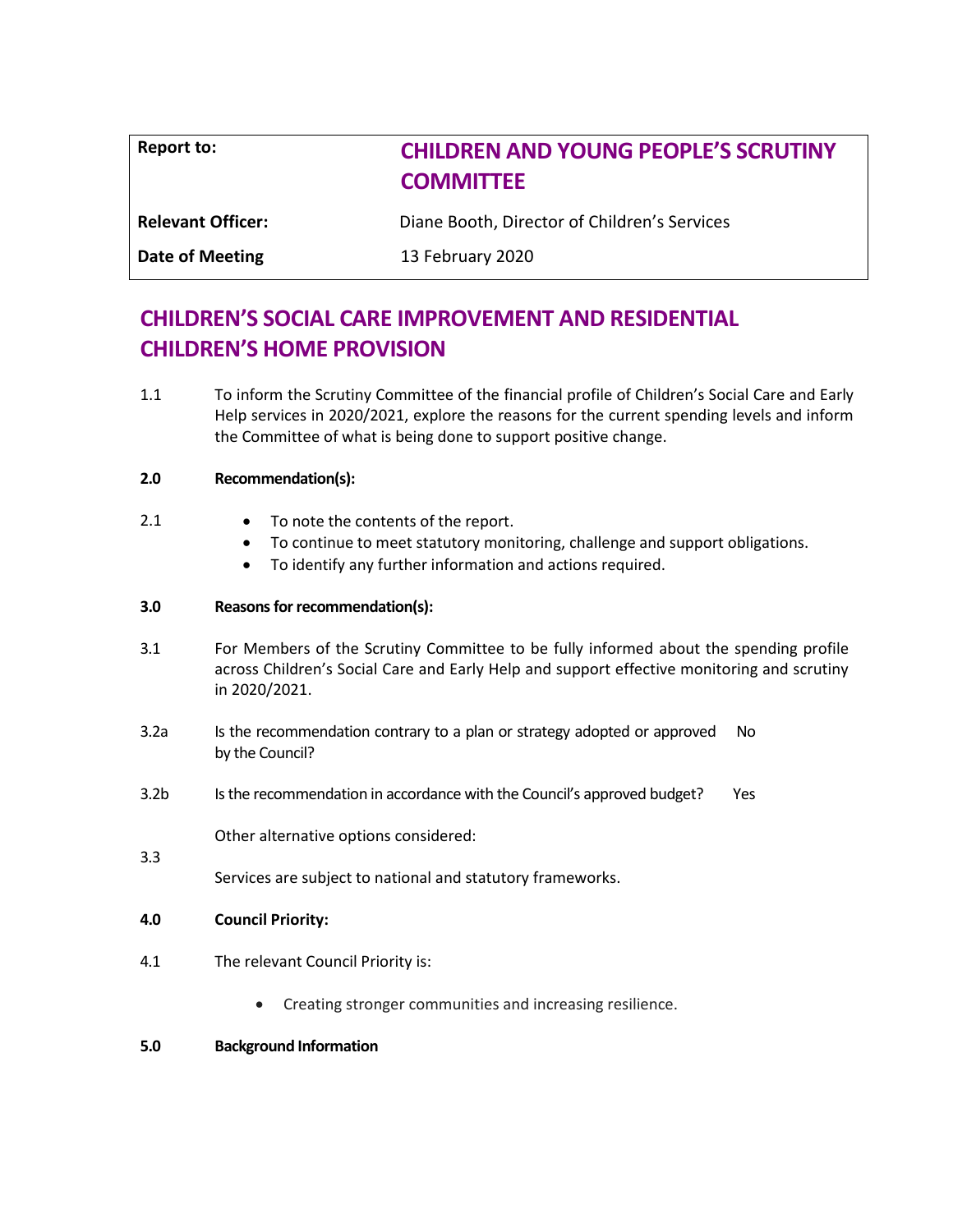### **5.1 Introduction**

Blackpool Council is currently looking after 623 children and young people and the number of children in care continues to slowly rise. The number of children per 10k population who are looked after, subject to a child protection plan, identified as a "child in need" and those who are identified by partner agencies (such as the Police, health and schools) as being in need of a statutory assessment are all higher in Blackpool than in any other local authority in England.

- **5.1.1** The current situation in Blackpool has been arrived at steadily over a long period. Blackpool's children's social care statistical profile began to move decisively away from the pattern in similar authorities more than a decade ago. While there have been periods where the divergence has been arrested, the underlying trend has consistently reasserted itself. It is the very degree of difference of Blackpool to similar areas that points out that alternative scenarios are possible. The degree of divergence from similar areas must reflect the long term ineffectiveness of all local services in collectively addressing the challenges faced by local children and families to enable more positive outcomes to be achieved.
- **5.1.2** Blackpool's children's social care services face three particularly pressing issues which were found to be impactful prior to and at the point of the inspection in 2018:
	- 1. The volume of presenting concerns from partner agencies felt to require children's social care input/assessment.
	- 2. The quality of work undertaken with children and families to remedy concerns and to prevent escalation and the quality of partnership support for those children and families; and
	- 3. The number of children open to children's social care, in particular those in local authority care and the financial pressure this places on the Council.
- **5.1.3** All three of these issues are intrinsically related to each other. The volume of new work places pressure on the capacity of the service and the time it has to build the effective relationships with children and families to support positive change. This then leads to fewer and less effective interventions at an early point and long-term escalation of some children and families, which in some cases leads to entry of children into care. Equally, the high numbers of children in care places significant constraints on the local authority's ability to provide other services.
- **5.1.4** Significant progress has been made to address the way that children's services work with families and partners and this is starting to have an effect. The numbers of children entering care in 2019/2020 is relatively low – the trend in the year to date suggests the lowest number entering care in the past six years, with between 40 and 50 children fewer entering care, 20% lower than the average annual figure for the past five years. The pattern of entry by age is also of note: a similar number of very young children are entering care as in the past five years, but only 70% as many children aged between 3 and 11 and only half as many children and young people aged 11 or older. It is worth reiterating that the rate of entry in 2019/2020 is still a third higher than the average for similar authorities.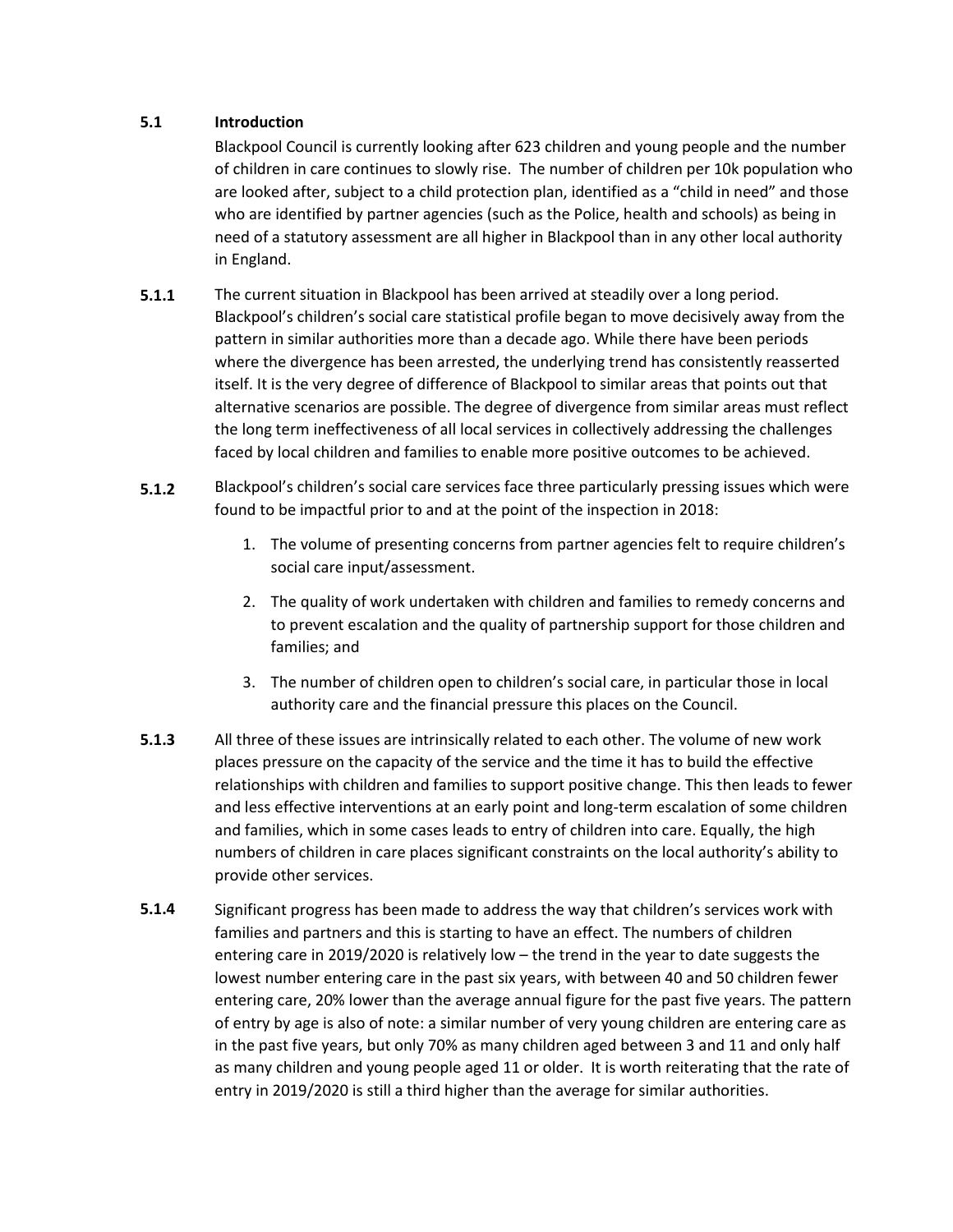The reason that the number of children in care continues to rise is that the number of children leaving care has been even lower. The projection for the full year, based on the first eight months is for the lowest rate of exit in a decade, although still markedly higher than in similar authorities.

- **5.1.5** The rising number of children in care is putting pressure on placements (and stability) and is leading to an increasing number of children in care placed in Independent Fostering Agency Placements
- **5.1.6** The steady, slow increase in the number of children in care is having less impact on the number of children living in children's homes, or in care but placed at home with parents, both of which have been relatively steady since March 2019. The number of children placed in children's homes is still very high when scaled per head of child population – an issue related particularly to a group of young people taken into care in their teenage years during 2016/2017.
- **5.1.7** So, the fall in the number of children entering care is to be welcomed and there are some positive signs in the profile of entry and the speed of exit for the very young. However, exits from care need to accelerate children through to permanent exits from care and will be a key area of focus over the next six months.
- **5.1.8** The costs of supporting children and young people in care are high but there is no drive to reduce the number of children in care because of the cost. The drive to reduce the number of children in care is a reflection on the focus to ensure that children are well supported and only in care when it is the right outcome for them and that the people working with them are constantly working to find a long term, safe and stable home for them. Equally, there is an increased focus on ensuring that the quality of service that is provided to children in care is high and offers value for money.
- **5.1.9** The partnership with Lancashire to develop a Regional Adoption Agency is progressing, with a go live date for the new arrangements set for 1 April 2020.

#### **5.2 Financial Information**

See Appendix 5(a) for details and charts.

- **5.2.1** As the detail within Appendix 5(a) shows, there are plans for an additional £12.4m of investment in the 2020/2021 budget to support children's services. £11m will be invested in Children's Social Care and 1m in Early Help.
- **5.2.2** £4.3m of this investment will be in staffing, with increased support and social workers able to work with lower caseloads, deliver more direct work and engage effectively with families to support sustainable change. Managers have fewer direct reports so that they can understand the work that is being done with each child and family and support social workers to ensure plans are progressed effectively. Increased activity is planned (and underway) to support effective long term planning for children whether or not they are returning to their family home and this will address the concern over the drop in exits from care detailed in 5.1.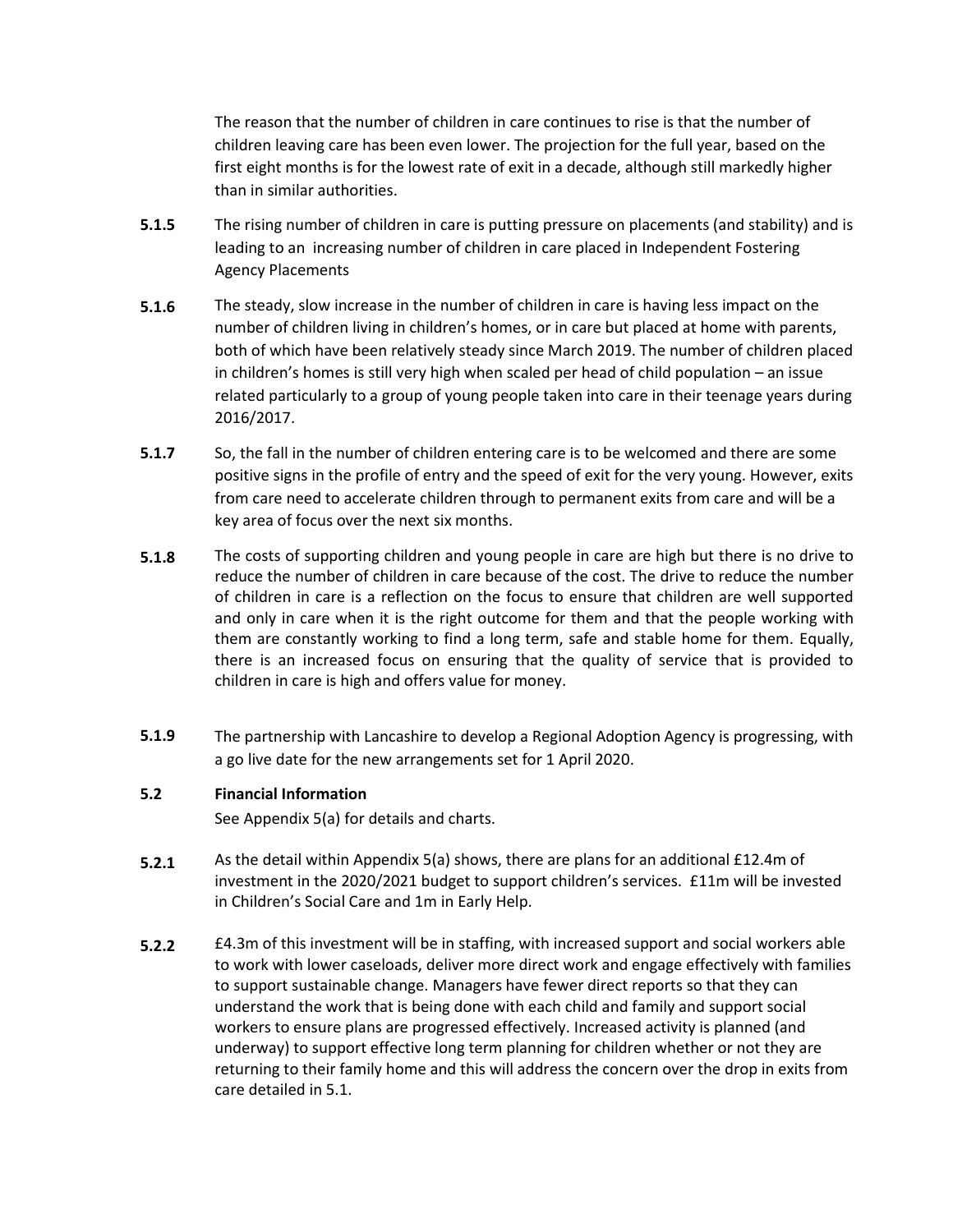- **5.2.3** Work is underway across Lancashire, Blackburn with Darwen and Blackpool to ensure that partners understand and are able to effectively deliver early help within their services and as a partnership without social care coordination (which is in line with statutory guidelines) as well as ensuring that there is effective targeted intervention when the threshold for Social Care is not met, but nevertheless significant, solution focused work is required to prevent family circumstances from deteriorating to the point where children are exposed to significant harm.
- **5.2.4** The cost of placements to support children who are looked after is set to rise by £7m in the coming year. This is based on the current cohort of children and young people and acknowledges that even though the number of children in care may fall in 2020/2021, some of these young people will continue to be funded through, for example, a Special Guardianship Order (SGO).
- **5.2.5** External placement costs are high, but the cost per placement is not higher for Blackpool than in other authorities. This is benchmarked on a regular basis with other local authorities and Blackpool participates in the Northwest Partnership of local authorities to support engagement with providers on a wider footprint.

### **5.3 Placement Costs - Examples Residential Care**

- **5.3.1** There are 63 Children and Young People who are in the care of the local authority supported in residential care by Blackpool. 23 of these children and young people are supported in Blackpool, Wyre and Fylde. Most children and young people are supported within the North West region.
- **5.3.2** Residential Care for children and young people is provided in homes which are usually similar in layout to family homes. Our highest cost placements are for children and young people who, because of their individual needs, cannot be accommodated with other young people and require a solo placement and high input from staff throughout the day and night. This means that all of the costs associated with staffing and accommodation fall on one young person. There would always be at least one member of staff at the home with the young person at any time 24/7, with often two or three staff supporting the young person when they are out of the home to ensure their safety and wellbeing. The costs include rent and service charges, overheads associated with the management of the building, direct staffing and management costs and the costs of supporting the young person to actively engage in activities, education, therapeutic support etc. When a young person can be supported in a home alongside other young people, the core and overhead costs will be shared, but 1:1 time will be factored in to any support provided.
- **5.3.3** A sample placement in a single gendered home with a maximum occupancy of three young people, immediate access to 1:1 Psychotherapy, ongoing assessment, delivery and reporting, 1:1 staffing including a waking watch is £4250. A placement such as this may be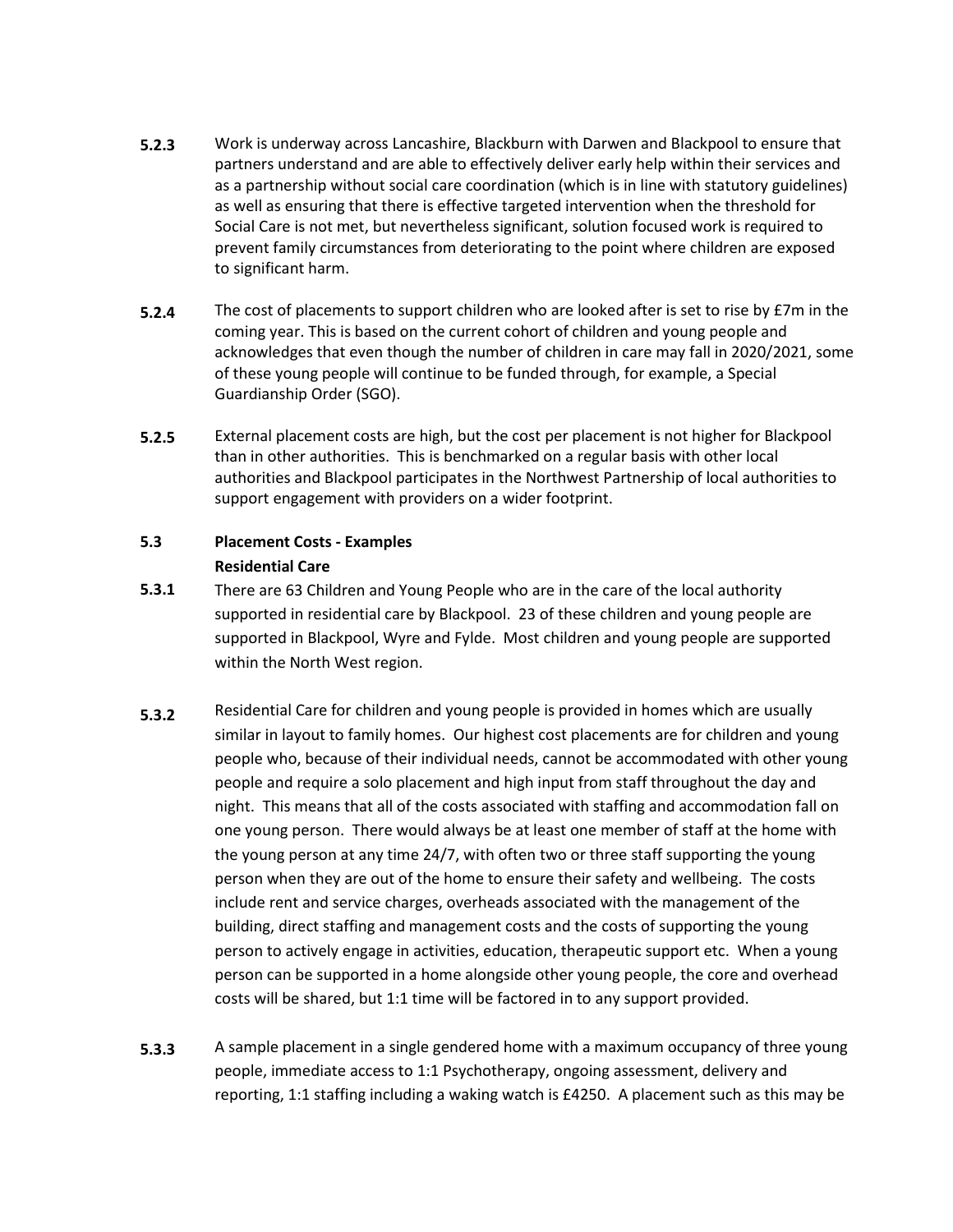appropriate for young people who do not require a solo placement but who need single sex accommodation and where they are struggling to regulate their feelings and behaviours and as a result require a high staffing ratio, direct therapeutic input overseen by a qualified therapist and staff available (and not sleeping during the shift) for the young person 24 hours a day. A placement of this cost level equates to £25.29 per hour and is inclusive of all housing, support and day to day costs.

### **5.4 Residential Care Provision in Blackpool**

There are 24 private children's residential homes registered with OFSTED in Blackpool, with an occupancy range from 1-6 beds. In total, there are 70 beds registered with OFSTED in the town. Much of this capacity is being used by other local authorities where there is less provision available to them. Using our statistical neighbors, we can see that capacity is variable and that the number of homes and the number of available beds in Blackpool is high by comparison to other, similar local authorities.

| <b>Local Authority</b> | <b>Number of registered</b><br>homes | Number of beds in<br>registered homes. |
|------------------------|--------------------------------------|----------------------------------------|
| Blackpool              | 24                                   | 70                                     |
| Stat N1                | 5                                    | 19                                     |
| Stat N2                | 15                                   | 35                                     |
| Stat N3                | 29                                   | 66                                     |
| Stat N4                | 10                                   | 44                                     |
| Stat N5                | 13                                   | 56                                     |
| Stat N6                | 7                                    | 32                                     |

# **5.5 Foster Care**

When a child or young person can be supported in a family environment this is the preferred option. If no internal placements are suitable and available, Independent Foster Agencies (IFAs) will be contacted to see if they can find a family to support the child. Usually the costs of foster care are fixed, with a transparent fee which is paid to the carer to provide the support and a fee to the provider that covers the cost of doing business, recruiting, monitoring and supporting carers. Higher fees will be paid where there are specific skills and/or experience needed by the carer to meet the child's needs, including therapeutic support overseen by qualified therapists, an area of work that has been developed by fostering agencies in response to increasing demand across the country. At the average cost, support through an IFA amounts to £4.77 an hour.

## **5.6 Future plans**

Too many children and young people who are looked after by Blackpool are not looked after in Blackpool. We want to increase the number of good quality providers within the town that we work with to support children who require residential care and encourage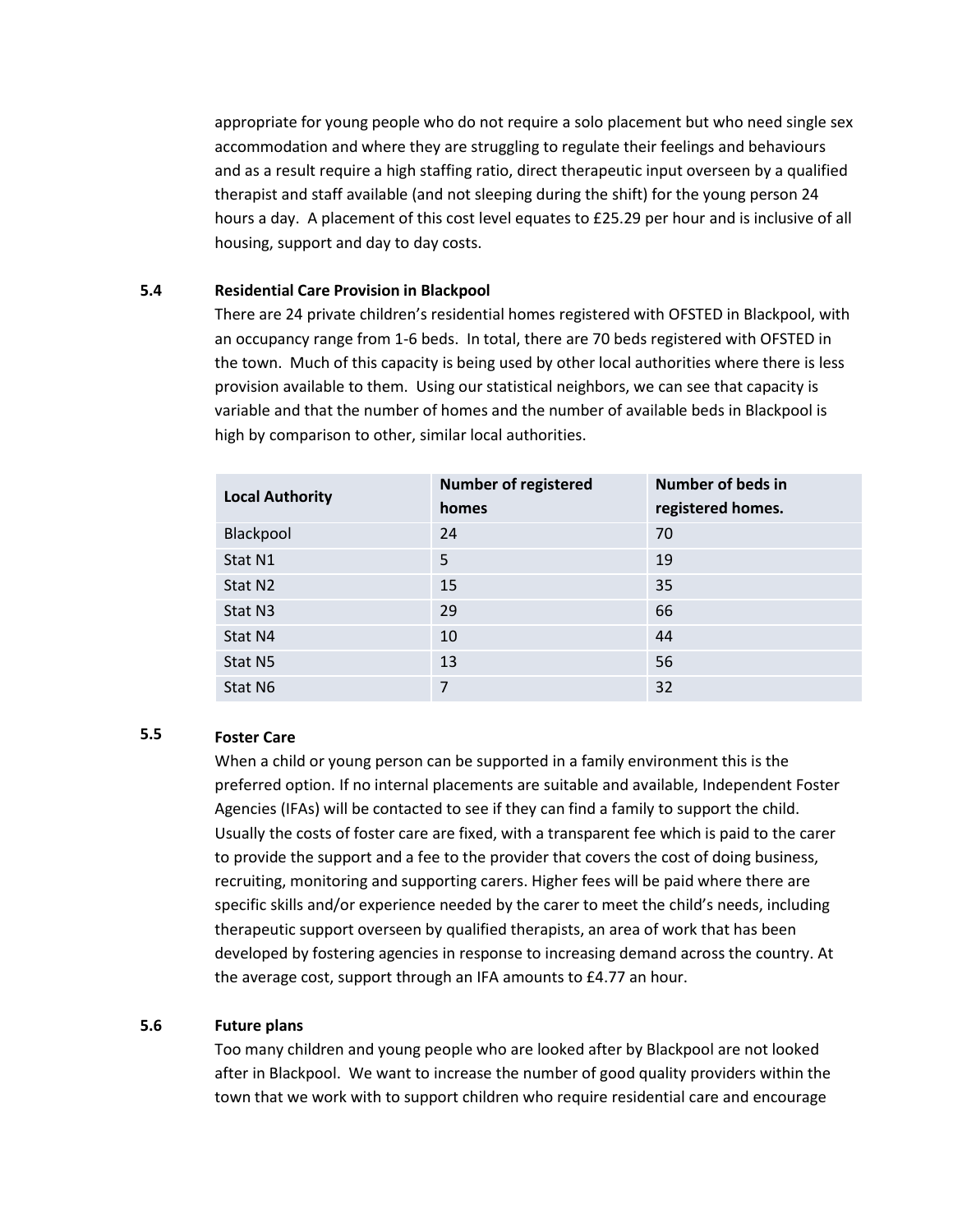them to work with us to step young people down to more family based or independent living wherever possible.

- **5.6.1** The Council is looking to ensure that the provision in Blackpool is proportionate to local need and to work with those providers who are supporting children well within their community to support children in the town, so that they can maintain and grow positive links that help them feel secure and develop their independence.
- **5.6.2** To support growth in the provision of fostering support we are looking to increase focused investment in the internal foster care service and support available to fostering households to increase the number of families working directly with Blackpool to support our children and a detailed business case is being developed to map the required investment and balance this to the benefits in terms of outcomes and impact.

Does the information submitted include any exempt information? No

### **6.0 List of Appendices:**

Appendix 5(a) – Finance Information

### **7.0 Legal considerations:**

- 7.1 None.
- **8.0 Human Resources considerations:**
- 8.1 None.
- **9.0 Equalities considerations:**
- 9.1 None.

### **10.0 Financial considerations:**

- 10.1 Please refer to Appendix 5(a) for detailed financial information.
- **11.0 Risk management considerations:**
- 11.1 None.
- **12.0 Ethical considerations:**
- 121 None.
- **13.0 Internal/ External Consultation undertaken:**